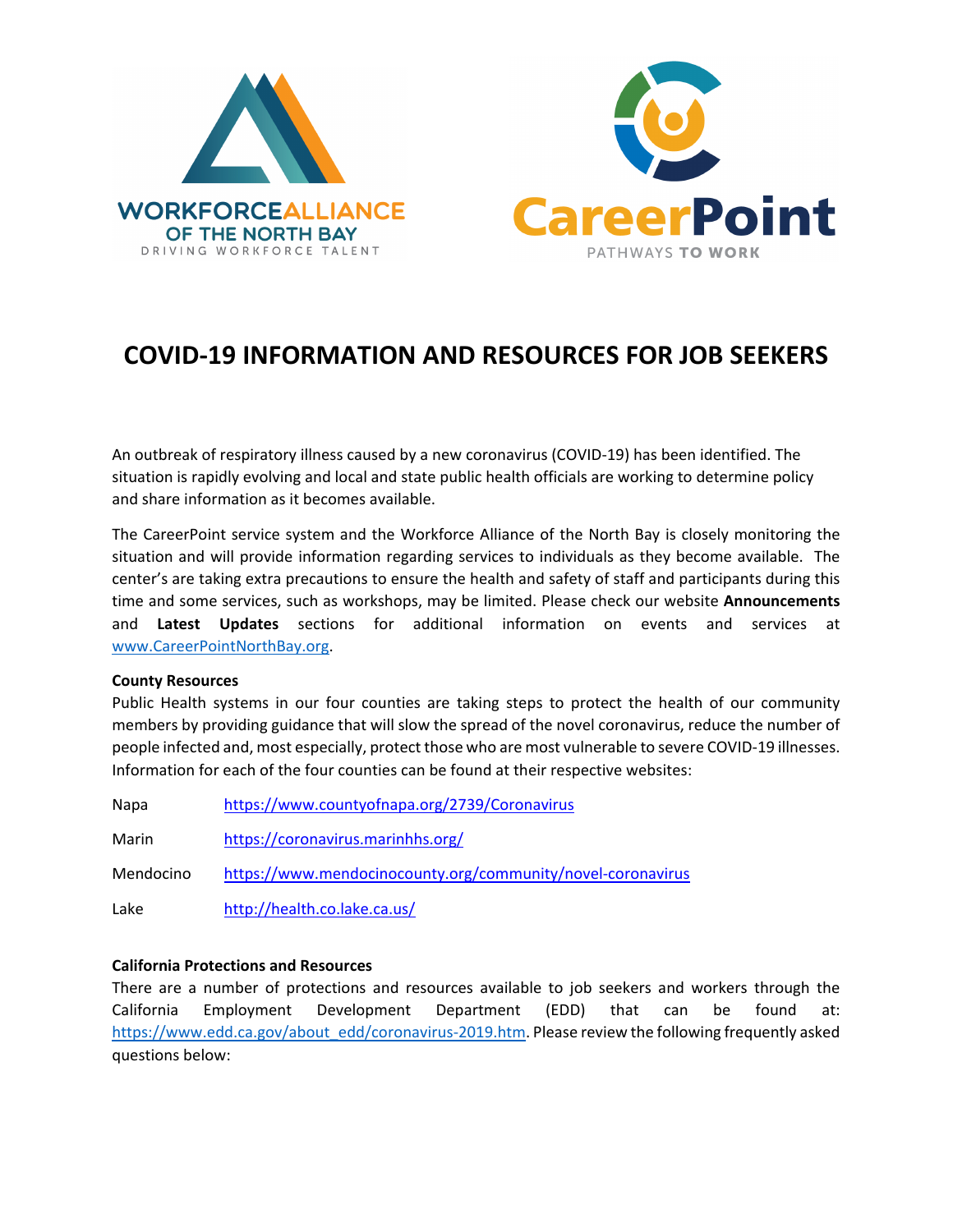



### **Disability or Paid Family Leave Benefits**

### 1. **What benefits are available if I'm sick and can't work?**

If you're unable to work due to having or being exposed to COVID-19 and if you have the necessary supporting medical documentation (see question #2), you are encouraged to [file a Disability](https://www.edd.ca.gov/Disability/How_to_File_a_DI_Claim_in_SDI_Online.htm)  [Insurance \(DI\) claim.](https://www.edd.ca.gov/Disability/How_to_File_a_DI_Claim_in_SDI_Online.htm) DI provides short-term benefit payments to eligible workers who have a full or partial loss of wages due to a non-work-related illness, injury, or pregnancy. Most California workers are covered by DI through deductions from their paychecks (noted as "CASDI" on most paystubs).

The [Governor's Executive Order](https://www.gov.ca.gov/2020/03/12/governor-newsom-issues-new-executive-order-further-enhancing-state-and-local-governments-ability-to-respond-to-covid-19-pandemic/) waives the one-week unpaid waiting period, so you can collect DI benefits for the first week you are out of work. If you are eligible, the EDD processes and issues payments within a few weeks of receiving a claim.

# 2. **What kind of medical documentation is required to support a claim for Disability Insurance benefits?**

To be eligible for Disability Insurance (DI) benefits, you must submit certain medical documentation. This requirement can be met by a medical certification signed by a treating physician or a practitioner that includes a diagnosis and ICD-10 code, or if no diagnosis has been obtained, a statement of symptoms; the start date of the condition; its probable duration; and the treating physician's or practitioner's license number or facility information. This requirement can also be met by a written order from a state or local health officer that is specific to you.

For fastest processing of your claim, [submit your claim online](https://www.edd.ca.gov/Disability/SDI_Online.htm) and have your supporting medical documentation submitted online immediately after.

### 3. **Can I qualify for disability benefits if I'm quarantined?**

Yes, if your quarantine is certified by a medical professional or a state or local health officer. If you are not found eligible for DI, you are encouraged to apply for an Unemployment Insurance (UI) claim.

4. **Are there are benefits available to me if I'm sick and I'm self-employed or otherwise not covered by the State Disability Insurance (SDI) program?**

You may be eligible for benefits if you pay into Disability Insurance Elective Coverage (DIEC). DIEC is an option for self-employed individuals (such as independent contractors) and employers to apply for coverage under SDI. That includes school district and state employees who are exempt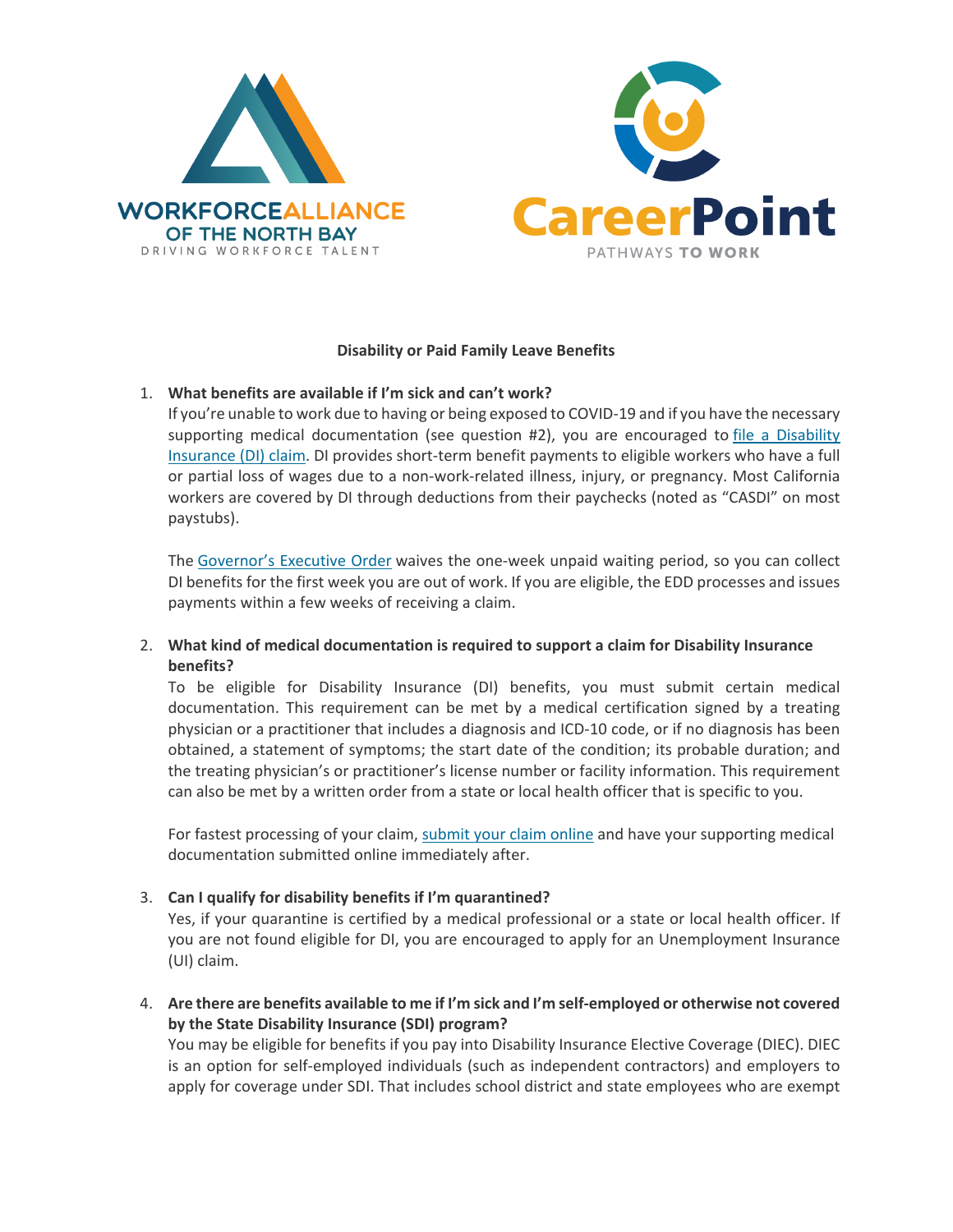

from SDI, but can negotiate to participate in the DIEC. For more information, see the Information Sheet: [Elective Coverage for Employers and Self-Employed Individuals \(DE 231EC\) \(PDF\).](https://www.edd.ca.gov/pdf_pub_ctr/de231ec.pdf)

# 5. **What benefits are available if a family member is sick and I have to miss work to care for that person?**

If you're unable to work because you are caring for an ill or quarantined family member with COVID-19, you are encouraged to [file a Paid Family Leave \(PFL\) claim.](https://www.edd.ca.gov/Disability/How_to_File_a_PFL_Claim_in_SDI_Online.htm) PFL provides up to six weeks, this extends to eight weeks starting July 1, 2020, of benefit payments to [eligible workers](https://www.edd.ca.gov/Disability/Am_I_Eligible_for_PFL_Benefits.htm) who have a full or partial loss of wages because they need time off work to care for a seriously ill family member or to bond with a new child. For the purposes of PFL coverage, a family member is defined as seriously ill child, parent, parent-in-law, grandparent, grandchild, sibling, spouse, or registered domestic partner.

### 6. **What kind of medical documentation is required to support a claim for PFL benefits?**

To be eligible for PFL benefits, you must submit certain medical documentation regarding the family member in your care who is either ill or quarantined due to COVID-19. This requirement can be met by a medical certification for that person from a treating physician or a practitioner that includes a diagnosis and ICD-10 code, or if no diagnosis has been obtained, a statement of symptoms; the start date of the condition; its probable duration; and the treating physician's or practitioner's license number or facility information. This requirement can also be met by a written order from a state or local health officer that is specific to your family member's situation. Absent those documents from a physician or health officer, you may be eligible for an Unemployment Insurance (UI) claim instead.

For fastest processing of your claim, [submit your claim online](https://www.edd.ca.gov/Disability/SDI_Online.htm) and have the supporting medical documentation submitted online immediately after.

#### **Unemployment Insurance Benefits**

7. **What benefits are available if I am subject to quarantine, am not ill, and am not found eligible for a Disability Insurance claim?**

You are encouraged to apply for Unemployment Insurance (UI) benefits if you are unemployed, which includes reasons such as:

- o Your hours are reduced due to the quarantine.
- o You were separated from your employer during the quarantine.
- $\circ$  You are subject to a quarantine required by a medical professional or state or local health officer.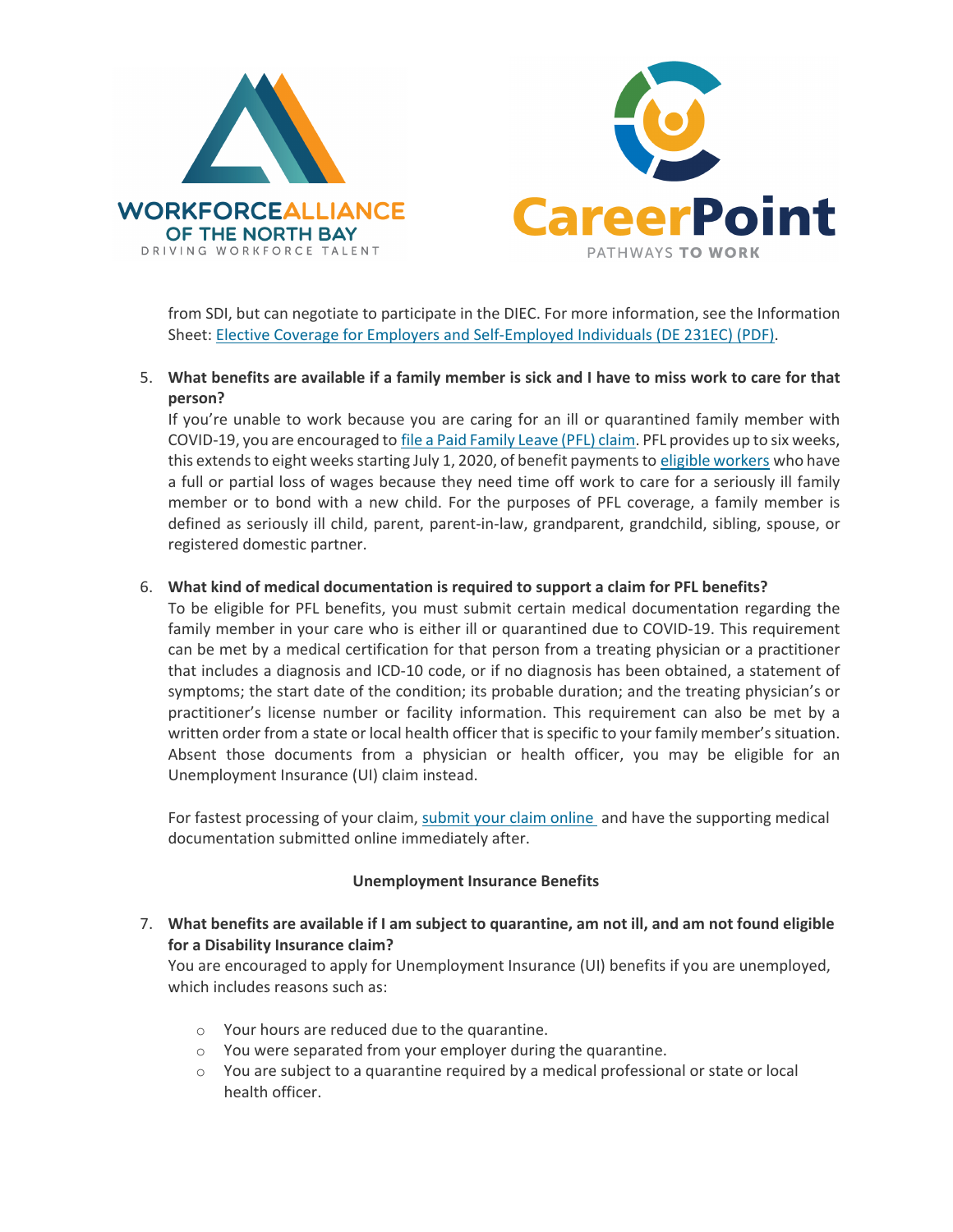

You can be eligible for benefits if you have enough earnings over the past 12-18 months and meet other [eligibility criteria.](https://www.edd.ca.gov/Unemployment/Eligibility.htm) The [Governor's Executive Order](https://www.gov.ca.gov/2020/03/12/governor-newsom-issues-new-executive-order-further-enhancing-state-and-local-governments-ability-to-respond-to-covid-19-pandemic/) waives the one-week unpaid waiting period, so you can collect UI benefits for the first week you are out of work. If you are eligible, the EDD processes and issues payments within a few weeks of receiving a claim.

EDD representatives may need to set up a phone interview with you to collect more details.

- $\circ$  If you are temporarily out of work and plan to return to the same employer, you do not need to meet the usual requirement of looking for work while you are collecting unemployment benefits. The EDD will inform you if you are not required to look for work each week.
- $\circ$  If you are not connected to a certain employer with a job to return to, you are required to look for work while collecting benefits. The EDD will inform you if you are required to look for work each week.
- 8. **Would I qualify for benefits if I choose to stay home from work due to underlying health conditions and concerns about exposure to the virus?**

You could be eligible for unemployment benefits. Our EDD representatives will seek details from you to determine eligibility based on the reason you are unemployed and the reason for restricting your availability to work. You may be required to actively seek work each week to show that you are still making yourself available for work.

9. **Would I qualify for benefits if my child's school shuts down and I have to miss work to care for that child who is not ill?**

You may be eligible for unemployment benefits. Our EDD representatives will determine eligibility on a case-by-case basis by scheduling a phone interview with you. For example, you may be eligible for unemployment benefits if your employer has temporarily allowed you to work less than full-time hours due to your child care situation. In such case, you may be eligible for reduced benefits based on the amount of your weekly earnings, as long as you meet all other eligibility requirements. The EDD will contact you and your employer for information to determine your eligibility.

10. **Can I collect benefits if my child's school shuts down and I have to stay home to care for my child if I'm not currently employed or I had to quit work because of my child care needs?** You may be eligible for unemployment benefits. Our EDD representatives will determine eligibility on a case-by-case basis by scheduling a phone interview with you.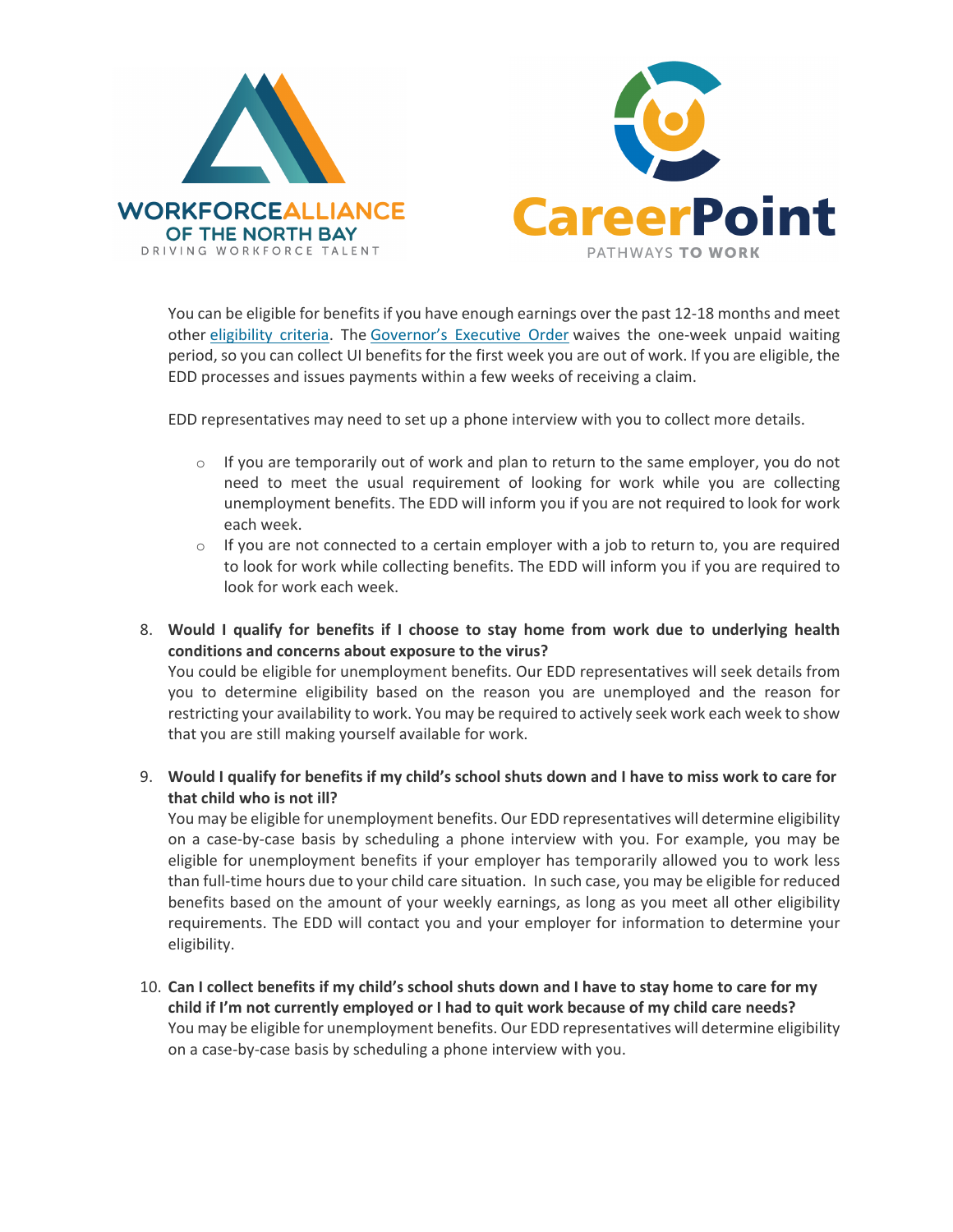



# 11. **Are benefits available if my employer reduces my hours or shuts down operations due to impacts of the coronavirus?**

If your employer reduced your hours or shut down operations due to COVID-19, you are encouraged to [file an Unemployment Insurance \(UI\) claim.](https://www.edd.ca.gov/Unemployment/Filing_a_Claim.htm) UI provides partial wage replacement benefit payments to workers who lose their job or have their hours reduced, through no fault of their own. Workers who are temporarily unemployed due to COVID-19 and expected to return to work with their employer within a few weeks are not required to actively seek work each week. However, they must remain able, available, and ready to work during their unemployment for each week of benefits claimed and meet all other eligibility criteria.

### 12. **Can I still collect unemployment benefits if I am able to work remotely from home?**

Working your full normal hours remotely would not qualify you for benefits. However, you could collect some Unemployment Insurance benefits if your usual number of work hours are reduced through no fault of your own.

### 13. **Can I collect disability and unemployment benefits at the same time?**

You have the right to apply and file a claim for unemployment and disability benefits at the same time, but you can only collect payments under one benefit program at a time. You're encouraged to file a claim under one program based on your circumstances or file under both programs if you are unsure of which program is most appropriate. The EDD will review the facts and determine your eligibility for the appropriate program.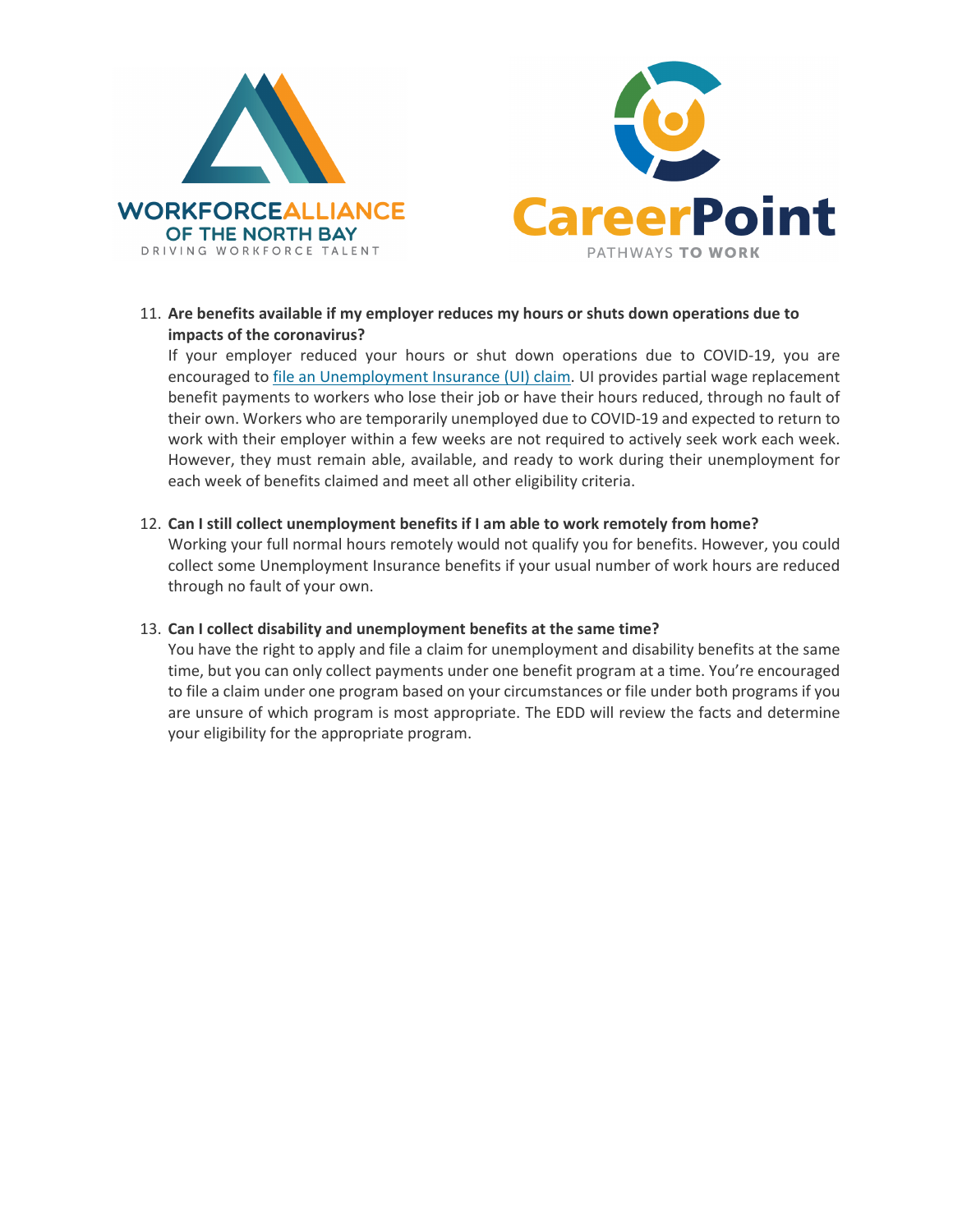



# **INFORMACIÓN Y RECURSOS DEL COVID-19 PARA BUSCADORES DE EMPLEO**

Se ha identificado un brote de enfermedad respiratoria causado por un nuevo coronavirus (COVID-19). La situación está evolucionando rápidamente y los funcionarios de salud pública locales y estatales están trabajando para determinar la política y compartir la información a medida que se disponga de ella.

El sistema de servicios CareerPoint y la Alianza para la Fuerza Laboral de la Bahía del Norte de la Bahía están vigilando de cerca la situación y proporcionarán información sobre los servicios a las personas a medida que estén disponibles. Los centros están tomando precauciones adicionales para asegurar la salud y la seguridad del personal y de los participantes durante este tiempo y algunos servicios, como los talleres, pueden ser limitados. Por favor, consulte las secciones de **Anuncios** y **Últimas Actualizaciones de**  nuestro sitio web para obtener información adicional sobre eventos y servicios en [www.CareerPointNorthBay.org.](http://www.careerpointnorthbay.org/)

### **Recursos del Condado**

Los sistemas de salud pública de nuestros cuatro condados están tomando medidas para proteger la salud de los miembros de nuestra comunidad, proporcionando orientación que frene la propagación del nuevo coronavirus, reduzca el número de personas infectadas y, sobre todo, proteja a los más vulnerables a las enfermedades graves por COVID-19. La información de cada uno de los cuatro condados se puede encontrar en sus respectivos sitios web:

| Napa      | https://www.countyofnapa.org/2739/Coronavirus               |
|-----------|-------------------------------------------------------------|
| Marin     | https://coronavirus.marinhhs.org/                           |
| Mendocino | https://www.mendocinocounty.org/community/novel-coronavirus |
| Lago      | http://health.co.lake.ca.us/                                |

### **Protecciones y Recursos de California**

Hay una serie de protecciones y recursos disponibles para los solicitantes de empleo y los trabajadores a través del Departamento de Desarrollo del Empleo de California (EDD, por sus siglas en inglés) que se pueden encontrar en: [https://www.edd.ca.gov/about\\_edd/coronavirus-2019.htm.](https://www.edd.ca.gov/about_edd/coronavirus-2019.htm) Por favor, revise las siguientes preguntas frecuentes a continuación: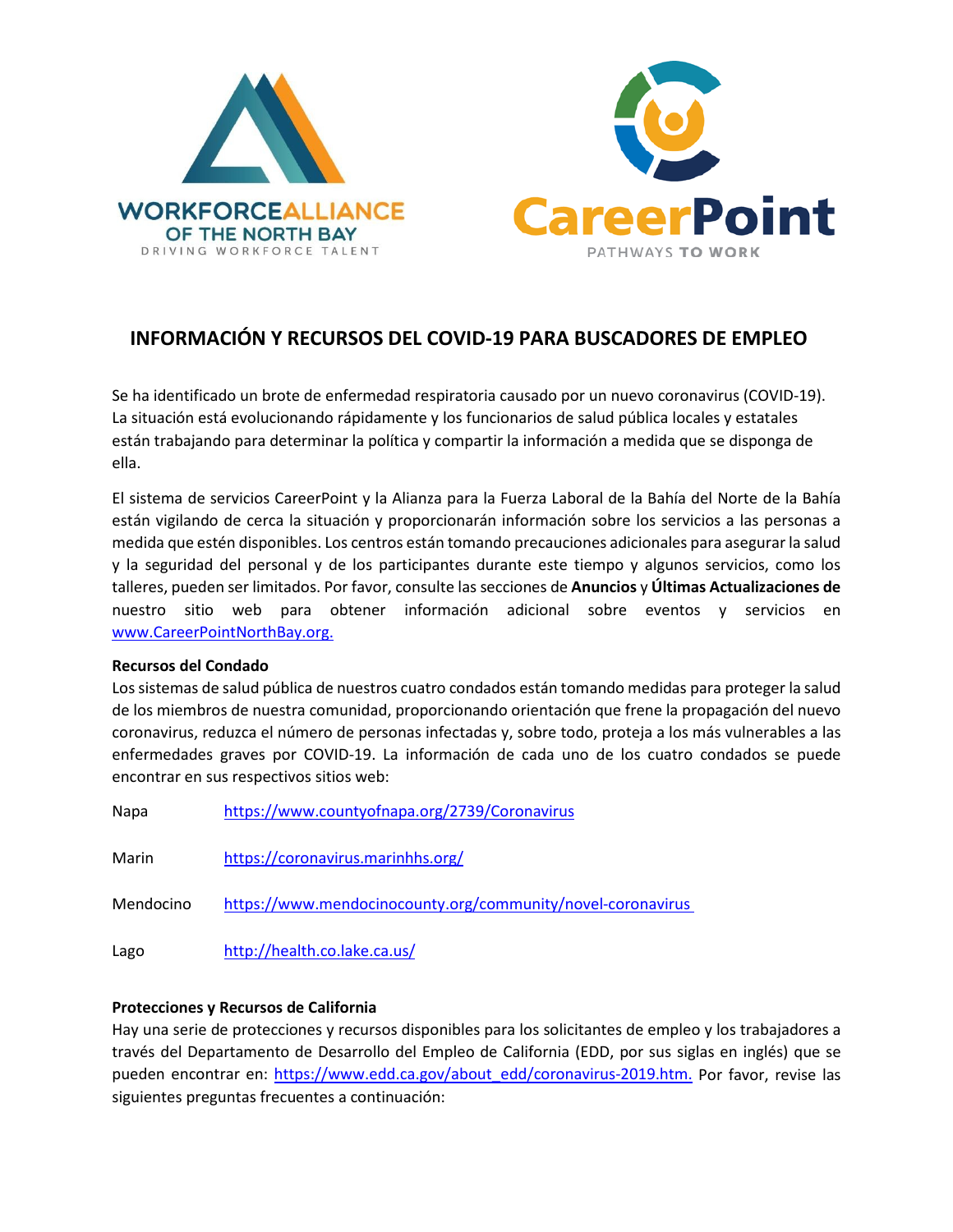

### **Beneficios por Discapacidad o por Permiso por Motivo Familiar Remunerado**

# 1. **¿Qué beneficios hay disponibles si estoy enfermo y no puedo trabajar?**

Si no puede trabajar debido a que tiene o está expuesto a COVID-19 y si tiene la documentación médica de apoyo necesaria (ver pregunta #2), se le recomienda que presente [una solicitud](https://www.edd.ca.gov/Disability/How_to_File_a_DI_Claim_in_SDI_Online.htm) al Seguro por [Discapacidad](https://www.edd.ca.gov/Disability/How_to_File_a_DI_Claim_in_SDI_Online.htm) [\(DI\).](https://www.edd.ca.gov/Disability/How_to_File_a_DI_Claim_in_SDI_Online.htm) El DI proporciona pagos de beneficios a corto plazo a los trabajadores elegibles que tienen una pérdida total o parcial de sus salarios debido a una enfermedad no relacionada con el trabajo, una lesión o un embarazo. La mayoría de los trabajadores de California están cubiertos por el DI a través de deducciones de sus cheques de pago (anotado como "CASDI" en la mayoría de los talones de pago).

La [Orden Ejecutiva del Gobernador](https://www.gov.ca.gov/2020/03/12/governor-newsom-issues-new-executive-order-further-enhancing-state-and-local-governments-ability-to-respond-to-covid-19-pandemic/) anula el período de espera de una semana sin sueldo, para que pueda cobrar los beneficios de DI durante la primera semana que esté sin trabajo. Si es elegible, el EDD procesa y emite pagos dentro de unas semanas después de recibir una solicitud.

# 2. **¿Qué tipo de documentación médica se requiere para respaldar una solicitud de beneficios del Seguro por Discapacidad?**

Para ser elegible para los beneficios del Seguro por Discapacidad (DI, por sus siglas en inglés), debe presentar cierta documentación médica. Este requisito puede cumplirse mediante una certificación médica firmada por un médico tratante o un practicante que incluya un diagnóstico y el código ICD-10, o si no se ha obtenido un diagnóstico, una declaración de los síntomas; la fecha de inicio de la afección; su duración probable; y el número de licencia del médico tratante o practicante o información sobre el establecimiento. Este requisito también puede cumplirse mediante una orden escrita de un funcionario de salud estatal o local que sea específica para usted.

Para un procesamiento más rápido de su reclamo, [presente su solicitud](https://www.edd.ca.gov/Disability/SDI_Online.htm) en línea y haga que su documentación médica de respaldo sea presentada en línea inmediatamente después.

# 3. **¿Puedo calificar para los beneficios por incapacidad si estoy en cuarentena?**

Sí, si su cuarentena está certificada por un profesional médico o un funcionario de salud estatal o local. Si no es elegible para DI, se le recomienda que solicite un reclamo de Seguro de Desempleo (UI, por sus siglas en inglés).

4. **¿Existen beneficios disponibles para mí si estoy enfermo y trabajo por cuenta propia o no estoy cubierto por el programa del Seguro de Discapacidad del Estado (SDI, por sus siglas en inglés)?** Usted puede ser elegible para los beneficios si paga en la Cobertura Electiva del Seguro por Discapacidad (DIEC, por sus siglas en inglés). La DIEC es una opción para que los trabajadores por cuenta propia (como los contratistas independientes) y los empleadores soliciten la cobertura del SDI. Esto incluye a los empleados del distrito escolar y del estado que están exentos de SDI,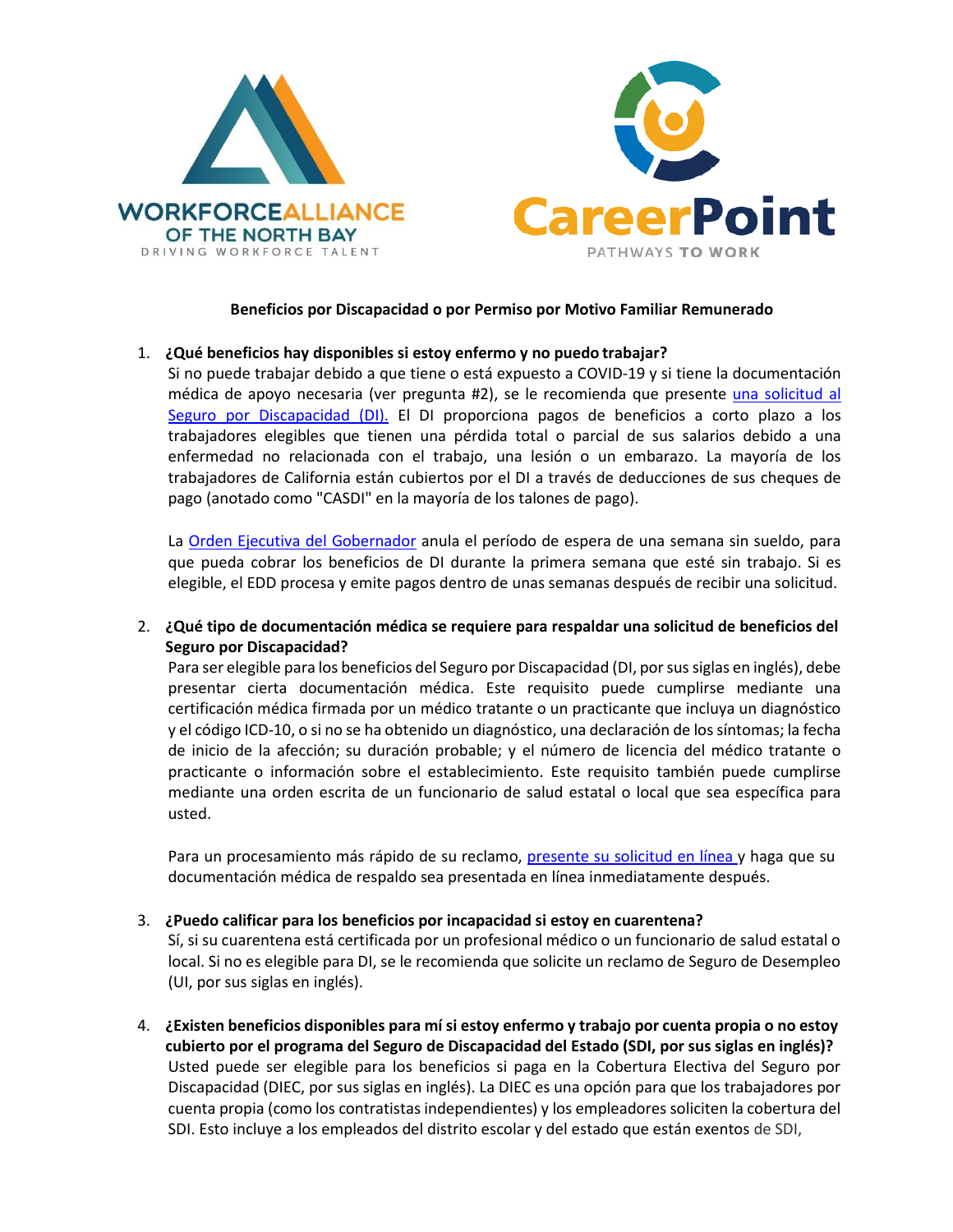



pero pueden negociar para participar en la DIEC. Para más información, véase la hoja informativa: [Cobertura Electiva para Empleadores y Trabajadores por Cuenta Propia](https://www.edd.ca.gov/pdf_pub_ctr/de231ec.pdf) (DE [231EC\) \(PDF\).](https://www.edd.ca.gov/pdf_pub_ctr/de231ec.pdf)

# 5. **¿Qué beneficios hay disponibles si un miembro de la familia está enfermo y tengo que faltar al trabajo para cuidar de esa persona?**

Si no puede trabajar porque está cuidando a un familiar enfermo o en cuarentena con COVID- 19, se le recomienda presentar una solicitud de Permiso por Motivo Familiar Remunerado (PFL, por [sus siglas en inglés\). El](https://www.edd.ca.gov/Disability/How_to_File_a_PFL_Claim_in_SDI_Online.htm) PFL proporciona hasta seis semanas, esto se extiende a ocho semanas a partir del 1 de julio de 2020, de pagos de beneficios a [trabajadores](https://www.edd.ca.gov/Disability/Am_I_Eligible_for_PFL_Benefits.htm) elegibles que tienen una pérdida total o parcial de salarios porque necesitan tiempo libre para cuidar a un familiar gravemente enfermo o para vincularse con un nuevo hijo. A los efectos de la cobertura de la PFL, se define a un miembro de la familia como un hijo, padre, suegro, abuelo, nieto, hermano, cónyuge o pareja de hecho registrada gravemente enfermo.

# 6. **¿Qué tipo de documentación médica se requiere para respaldar una solicitud de beneficios de PFL?**

Para ser elegible para los beneficios de PFL, debe presentar cierta documentación médica sobre el miembro de su familia a su cargo que está enfermo o en cuarentena debido a COVID-19. Este requisito puede cumplirse mediante una certificación médica para esa persona de un médico tratante o un profesional que incluya un diagnóstico y un código ICD-10, o si no se ha obtenido un diagnóstico, una declaración de síntomas; la fecha de inicio de la condición; su probable duración; y el número de licencia del médico tratante o profesional o la información de la instalación. Este requisito también puede cumplirse mediante una orden escrita de un funcionario de salud estatal o local que sea específica para la situación de su familiar. En ausencia de esos documentos de un médico u oficial de salud, puede ser elegible para un reclamo de Seguro de Desempleo (UI) en su lugar.

Para un procesamiento más rápido de su reclamo, present[e su solicitud](https://www.edd.ca.gov/Disability/SDI_Online.htm) en línea y haga que la documentación médica de respaldo sea presentada en línea inmediatamente después.

### **Beneficios del Seguro de Desempleo**

7. **¿Qué beneficios están disponibles si estoy sujeto a cuarentena, no estoy enfermo y no se me considera elegible para una reclamación de seguro de discapacidad?** Se le anima a solicitar las prestaciones del Seguro de Desempleo (UI) si está desempleado, lo que incluye razones como:

- o Sus horas se reducen debido a la cuarentena.
- o Usted fue separado de su empleador durante la cuarentena.
- o Está sujeto a una cuarentena exigida por un profesional médico o un funcionario de salud estatal o local.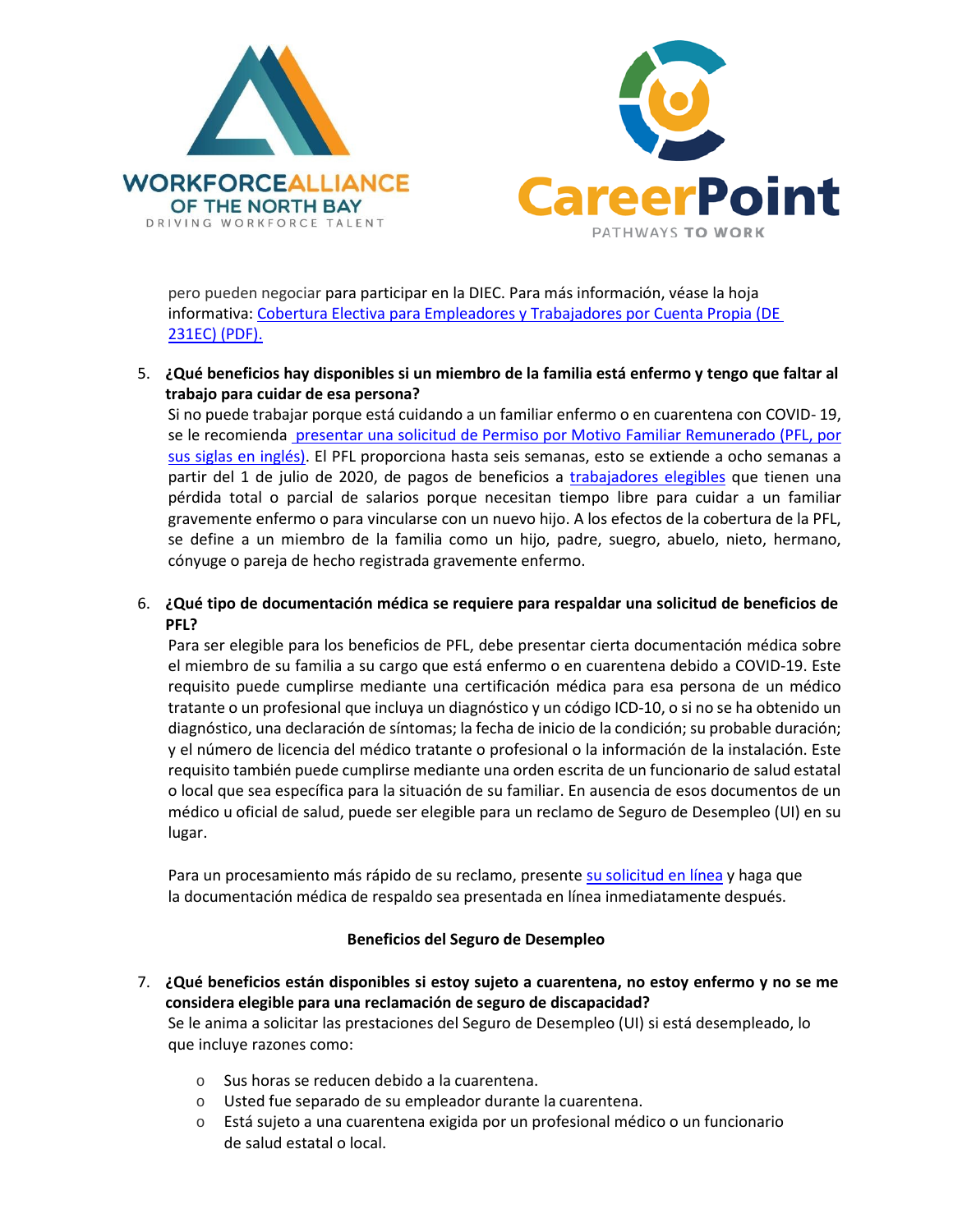



Puede ser elegible para los beneficios si tiene suficientes ingresos en los últimos 12-18 meses y cumple con otro[s criterios de elegibilidad.](https://www.edd.ca.gov/Unemployment/Eligibility.htm) La [Orden Ejecutiva del Gobernador](https://www.gov.ca.gov/2020/03/12/governor-newsom-issues-new-executive-order-further-enhancing-state-and-local-governments-ability-to-respond-to-covid-19-pandemic/) anula el período de espera de una semana sin sueldo, para que pueda cobrar los beneficios de DI durante la primera semana que esté sin trabajo. Si es elegible, el EDD procesa y emite pagos dentro de unas semanas después de recibir una solicitud.

Los representantes del EDD pueden necesitar concertar una entrevista telefónica con usted para recolectar más detalles.

- o Si está temporalmente sin trabajo y planea regresar al mismo empleador, no necesita cumplir con el requisito habitual de buscar trabajo mientras está cobrando beneficios de desempleo. El EDD le informará si no está obligado a buscar trabajo cada semana.
- o Si no está relacionado con un determinado empleador que tenga un trabajo al que regresar, se le exige que busque trabajo mientras está cobrando beneficios. El EDD le informará si se le exige que busque trabajo cada semana.
- 8. **¿Calificaría para los beneficios si decido quedarme en casa y no trabajar debido a condiciones de salud subyacentes y preocupaciones sobre la exposición al virus?** Podría ser elegible para los beneficios de desempleo. Nuestros representantes del EDD le pedirán detalles para determinar su elegibilidad basándose en la razón por la que está desempleado y la razón para restringir su disponibilidad para trabajar. Se le puede exigir que busque trabajo activamente cada semana para demostrar que sigue estando disponible para trabajar.
- 9. **¿Tendría derecho a las prestaciones si la escuela de mi hijo cierra y tengo que faltar al trabajo para cuidar de ese niño que no está enfermo?**

Puede ser elegible para beneficios de desempleo. Nuestros representantes de EDD determinarán la elegibilidad caso por caso al programar una entrevista telefónica con usted. Por ejemplo, puede ser elegible para beneficios de desempleo si su empleador le ha permitido temporalmente trabajar menos de las horas de tiempo completo debido a su situación de cuidado de niños. En tal caso, puede ser elegible para beneficios reducidos en función del monto de sus ganancias semanales, siempre que cumpla con todos los demás requisitos de elegibilidad. El EDD se comunicará con usted y su empleador para obtener información para determinar su elegibilidad.

10. **¿Puedo cobrar los beneficios si la escuela de mi hijo cierra y tengo que quedarme en casa para cuidar a mi hijo si no estoy empleado actualmente o tuve que dejar de trabajar debido a mis necesidades de cuidado de niños?**

Puede ser elegible para beneficios de desempleo. Nuestros representantes del EDD determinarán la elegibilidad caso por caso programando una entrevista telefónica con usted.